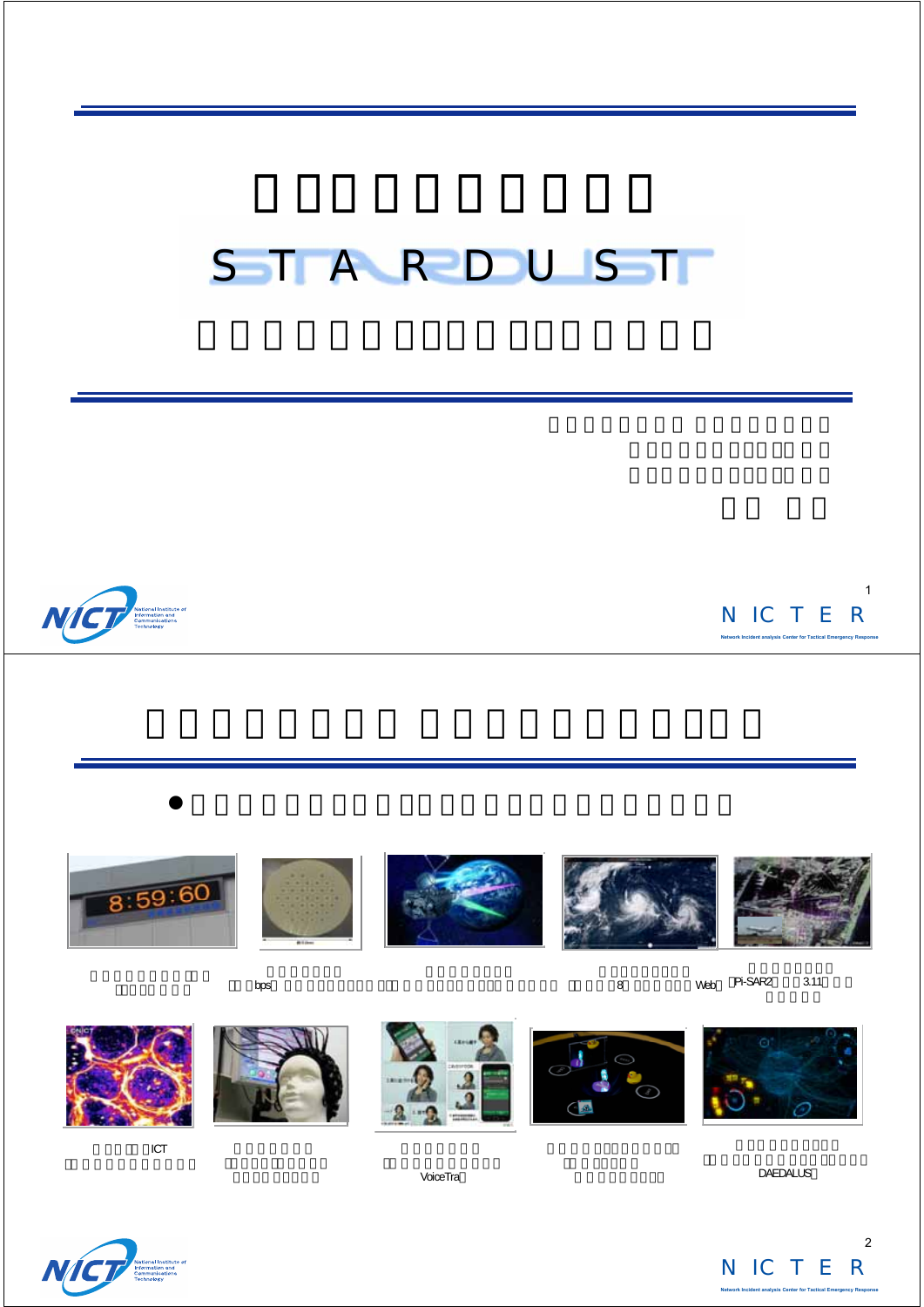

# STARDUST



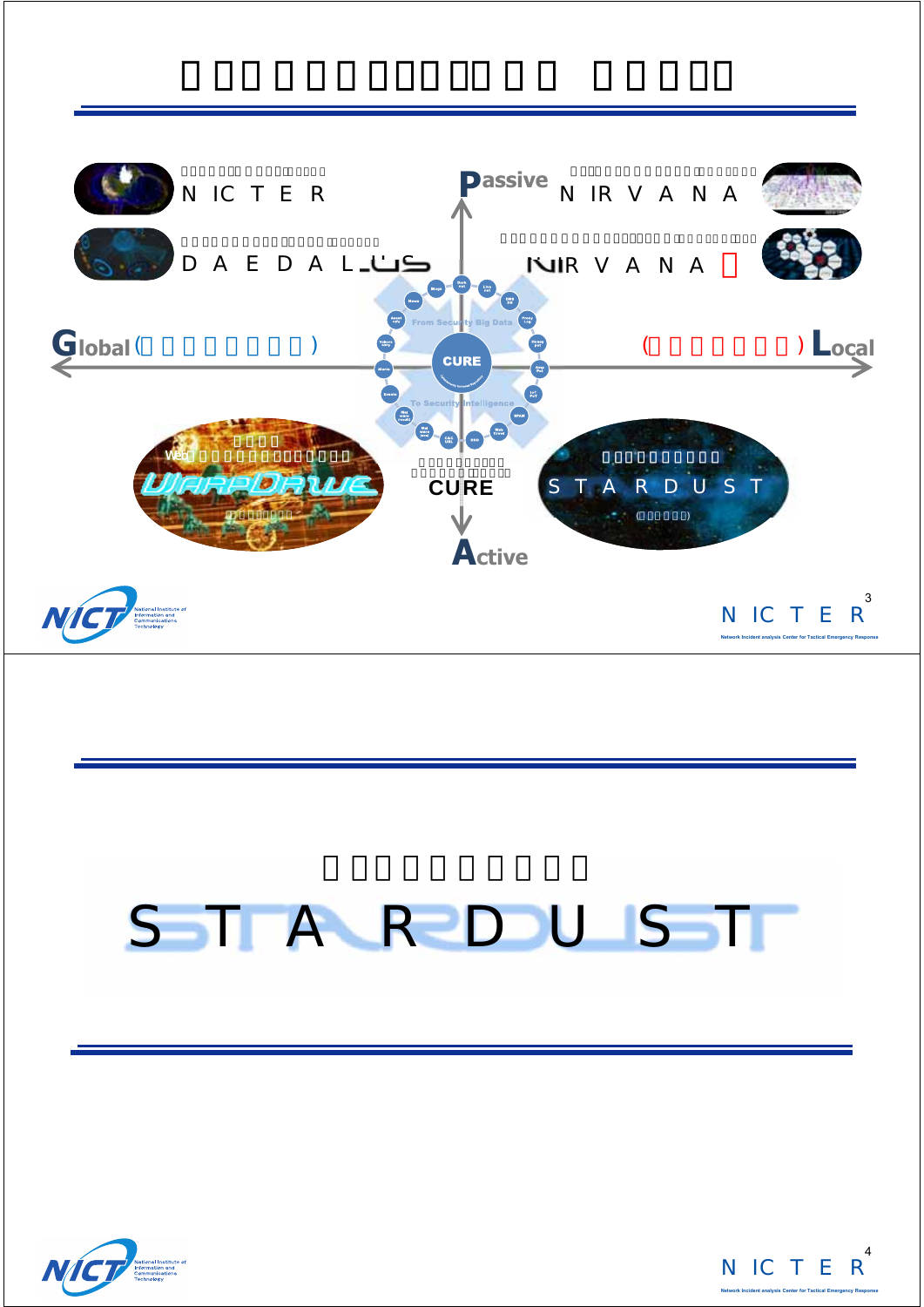| Cyber Kill Chain                                                         | 10.81<br><b>B</b> The Salesville consends to the at-<br><b>Sale Monday Inc.</b><br>$X = 0$<br>三三<br><b>Bastle Md</b><br><b>WELL</b><br>Forms:<br><b>W-14-Am 2012 22141</b><br><b>Bain</b><br><b>HOMESTER</b><br>tel.<br><b>Suite and</b><br>Make 12 1315 SUBATER CONDITIONS TO MAILBOAR<br>開張各位<br>独立社会地人は、1999年には、1999年、1999年に、1999年には、1999年、公共、1999年に<br>1907年、国際海事機関(1883)で進入が進むアスター・2期後半校の最大統治所にはでは、1999年に<br>スク研修施でに関する専門部長担当、国際ワークショップを予定が平均市110~12日に開催します。<br>※直付書類リスクペース評価手法を用いた結果設計に関する実際ワークシェップ開催のご案内(3007)<br>孤玉<br>*********************************<br>#1.3<br><b>JBK CASES</b><br><b>SELECTED</b><br><b>San Francisco</b><br>costs strengthered are<br>--------------------------------- |                                                                                                   |
|--------------------------------------------------------------------------|--------------------------------------------------------------------------------------------------------------------------------------------------------------------------------------------------------------------------------------------------------------------------------------------------------------------------------------------------------------------------------------------------------------------------------------------------------------------------------------------------------------------------------------------------------------------------------------------------------------------------------------------------------------------------------------------------------|---------------------------------------------------------------------------------------------------|
| National Institute of<br>Information and<br>Communications<br>Technology | TECH.ASCII.jp 9.5<br>$\overline{\phantom{0}}$<br>http://ascii.jp/elem/000/000/652/652712/ 2011-11-30                                                                                                                                                                                                                                                                                                                                                                                                                                                                                                                                                                                                   | 5<br>N IC T E<br>$\mathbb{R}$<br>Network Incident analysis Center for Tactical Emergency Response |





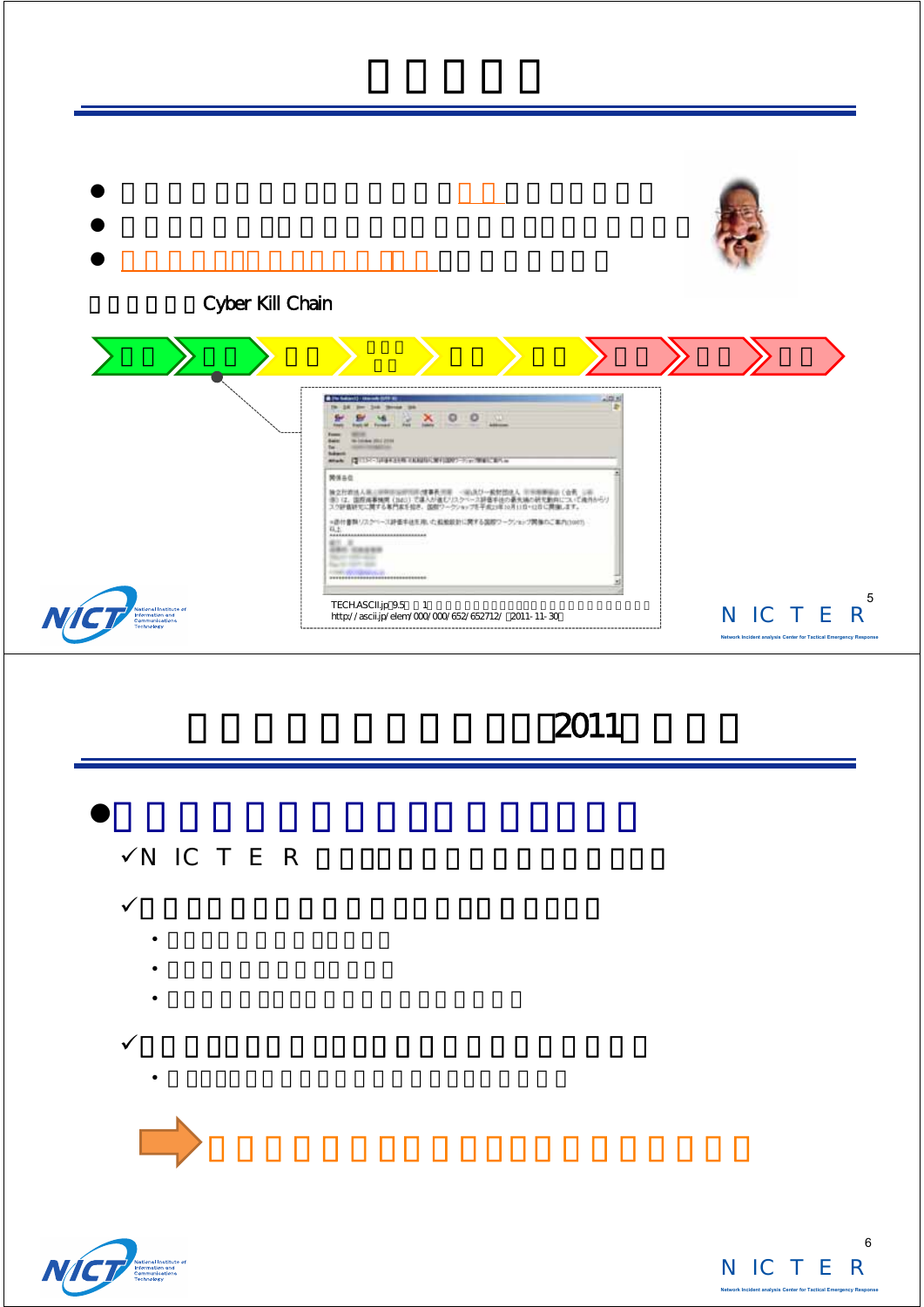#### STARDUST



**Network Incident analysis Center for Tactical Emergency Response**

#### STARDUST





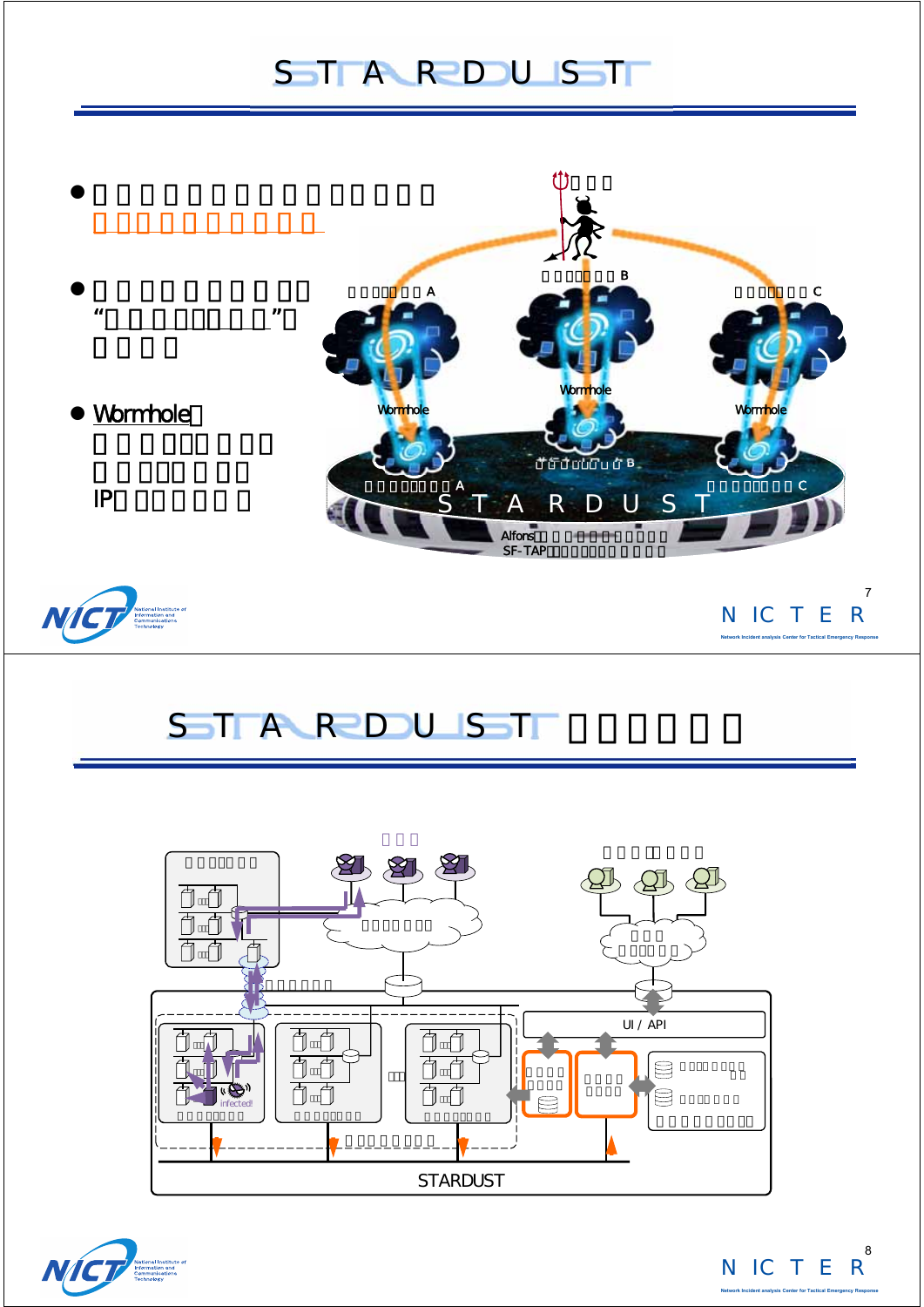



|                                                       | vs. Blue Termite(<br>vs. DragonOK       |                     |                                  |           |                                     |  |
|-------------------------------------------------------|-----------------------------------------|---------------------|----------------------------------|-----------|-------------------------------------|--|
| 1.<br>$\overline{\mathbf{c}}$<br>$\mathfrak{Z}$<br>4. | C&C<br>C&C                              | C&C                 |                                  |           |                                     |  |
| $\#$                                                  |                                         |                     | MD <sub>5</sub>                  | C&C       |                                     |  |
|                                                       | 2015/08/04<br>0 2015/08/04              | <b>Blue Termite</b> | 7af68ddba01ba2d69a8ef7c17430e5d0 | <b>JP</b> | $\cdot$ AD<br>AD = Active Directory |  |
| $\mathbf{1}$                                          | 2016/03/25<br>2016/04/11                | <b>DragonOK</b>     | 251cOf9Obfe9a3O2c471bf352b259874 | <b>US</b> | $\cdot$ AD<br>$\bullet$             |  |
|                                                       | 2016/05/27<br>$2^{\circ}$<br>2016/05/31 | <b>DragonOK</b>     | acc2e5f8abd7426574712fe6a13c2342 | SG        | $\cdot$ AD<br>$\bullet$             |  |
|                                                       | 2016/08/18<br>3<br>2016/09/30           | <b>DragonOK</b>     | c938690a0558d070528a7cab4de0e9b3 | <b>US</b> | $\cdot$ AD<br>$\bullet$             |  |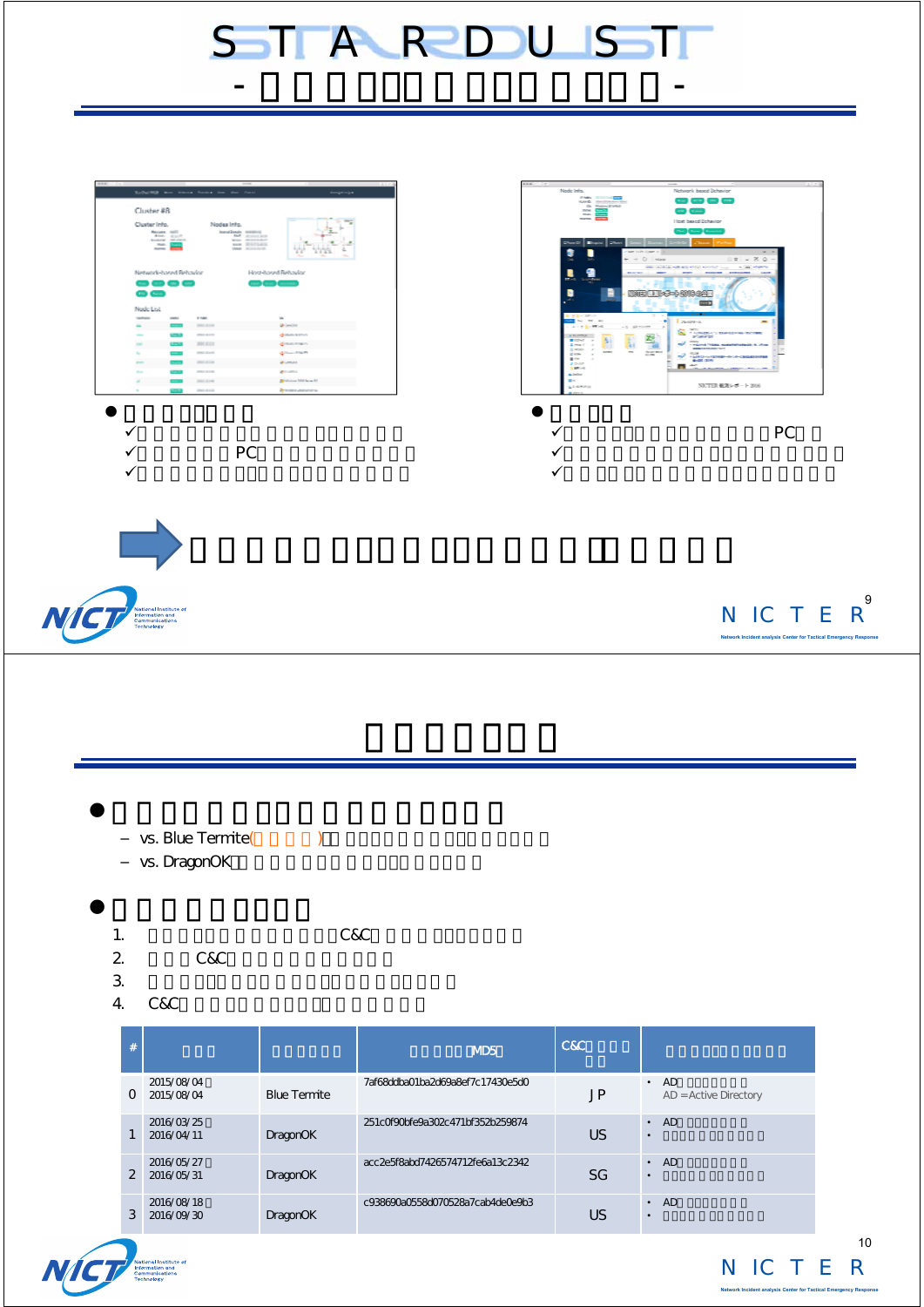

#### Case 0 (vs. Blue Termite)

| 1              | i pconfig /all                    |
|----------------|-----------------------------------|
| $\overline{2}$ | tasklist-v                        |
| 3              | tasklist-v                        |
| $\overline{4}$ | net view /domain                  |
| 5              | whoami                            |
| 6              | net use                           |
| 7              | dir c: ¥users¥ktakahashi¥         |
| 8              | dir c: ¥users¥ktakahashi ¥Desktop |
| 9              | format c: /s                      |
| 10             | shutdown -t 0                     |
| 11             | format $c:$ ¥                     |
| 12             | format c:                         |
| 13             | shutdown $/s$ /t 0                |
|                |                                   |
|                |                                   |

format shutdown



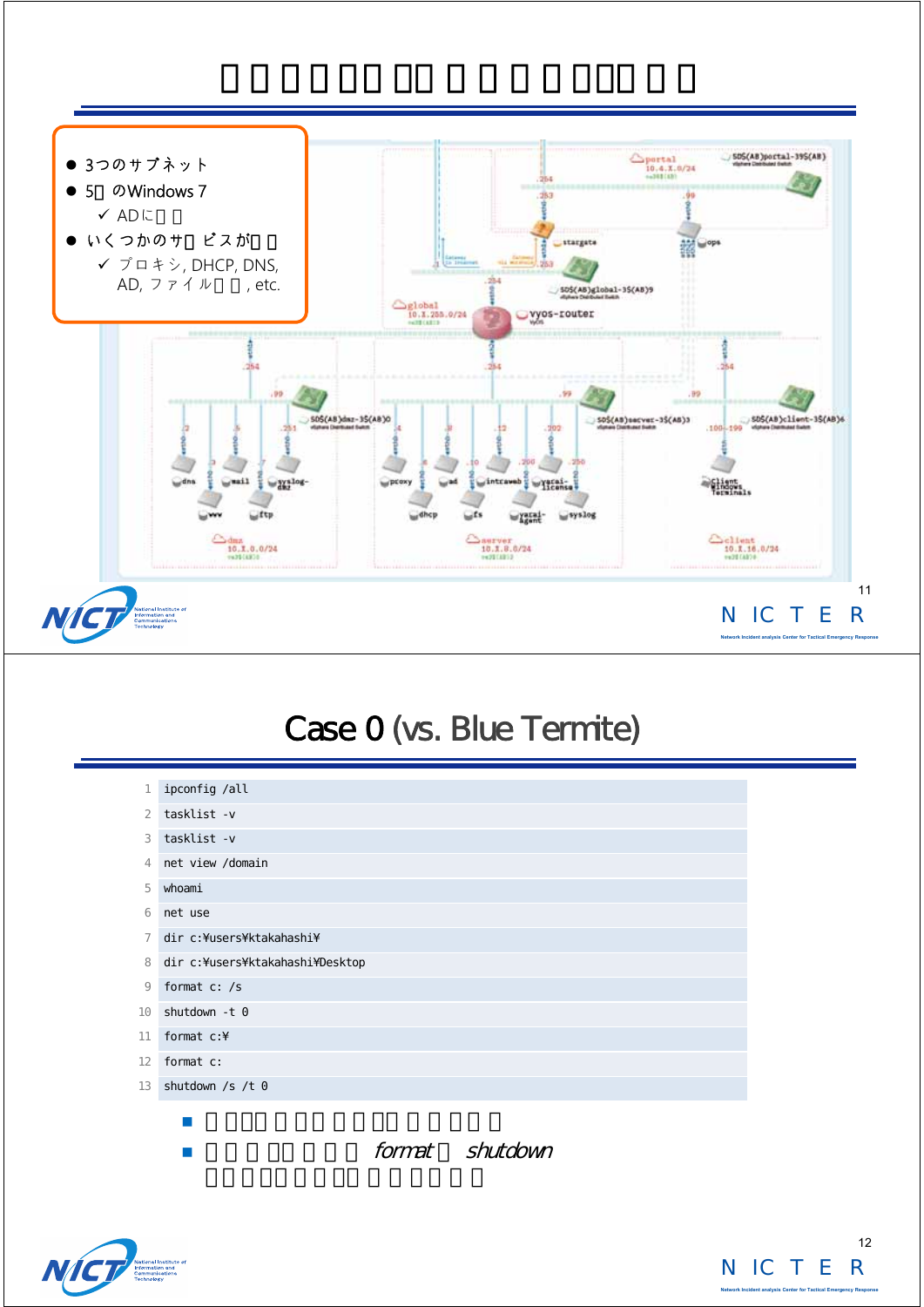## Case 1 (vs. DragonOK)

|    | net view                                    | 15 | whomai /groups   find /i "level"            |
|----|---------------------------------------------|----|---------------------------------------------|
| 2  | systeminfo                                  | 16 | whoami                                      |
| 3  | whoami                                      | 17 | whoami /groups                              |
| 4  | tasklist                                    | 18 | net group                                   |
| 5  | dir c: ¥users¥ni to¥desktop¥                | 19 | net view                                    |
| 6  | dir "c:¥program files¥"                     | 20 | $arp -a$                                    |
| 7  | dir d:                                      | 21 | netstat -ano                                |
| 8  | dir c: ¥users¥nito¥                         | 22 | ping 10.136.8.4 -n 1 < $IP$ addr. of proxy> |
| 9  | dir c: ¥users¥nito¥documents¥               | 23 | tasklist                                    |
| 10 | dir c: ¥users¥ni to¥downloads¥              | 24 | netstat -an                                 |
| 11 | dir ¥x03"c: ¥Program Files (x86)¥"          | 25 | net view                                    |
| 12 | netstat -an                                 | 26 | tracert                                     |
| 13 | dir c: ¥users¥nito¥documents¥¥x03Credential | 27 | net view ¥¥win05                            |
| 14 | ipconfig /all                               |    |                                             |
|    |                                             |    |                                             |
|    |                                             |    |                                             |
|    |                                             |    |                                             |
|    |                                             |    |                                             |
|    |                                             |    |                                             |
|    |                                             |    |                                             |



NICTER **Network Incident analysis Center for Tactical Emergency Response** 

### Case 2 (vs. DragonOK)

|                 | ipconfig /all                                                             | 20 | net view                                                             |
|-----------------|---------------------------------------------------------------------------|----|----------------------------------------------------------------------|
| 2               | cd Users¥ktakahashi¥Desktop                                               | 21 | dir ¥¥SOUMU04¥                                                       |
| 3               | di r                                                                      | 22 | Z:                                                                   |
| 4               | [download] [MembersOfGeneral Affair.xlsx]                                 | 23 | <skip "cd="" &="" 24,="" ???"="" ????"="" l23,=""></skip>            |
| 5               | cd ??-?????????201605                                                     | 25 | cd *2011                                                             |
| 6               | di r                                                                      | 26 | di r                                                                 |
|                 | net view /domain                                                          | 27 | cd.                                                                  |
| 8               | 7: <mount "fs"="" a="" file="" named="" server=""></mount>                | 28 | cd *2016                                                             |
| 9               | di r                                                                      | 29 | dir                                                                  |
| 10 <sup>1</sup> | cd ??2016                                                                 | 30 | cd.                                                                  |
| 11              | di r                                                                      | 31 | cd *2015                                                             |
| 12              | tasklist                                                                  | 32 | di r                                                                 |
| 13              | net view                                                                  | 33 | <skip &="" domain="" group="" l33-34,="" net="" view="" w=""></skip> |
|                 | 14 <skip "net="" "whoami"="" 4="" and="" l14-18,="" user"="" x=""></skip> | 35 | ping $FS - n 1$                                                      |
| 19              | $cd \not\equiv$                                                           | 36 |                                                                      |
|                 |                                                                           |    |                                                                      |

 $\blacksquare$ 



 $\blacksquare$  L35-36